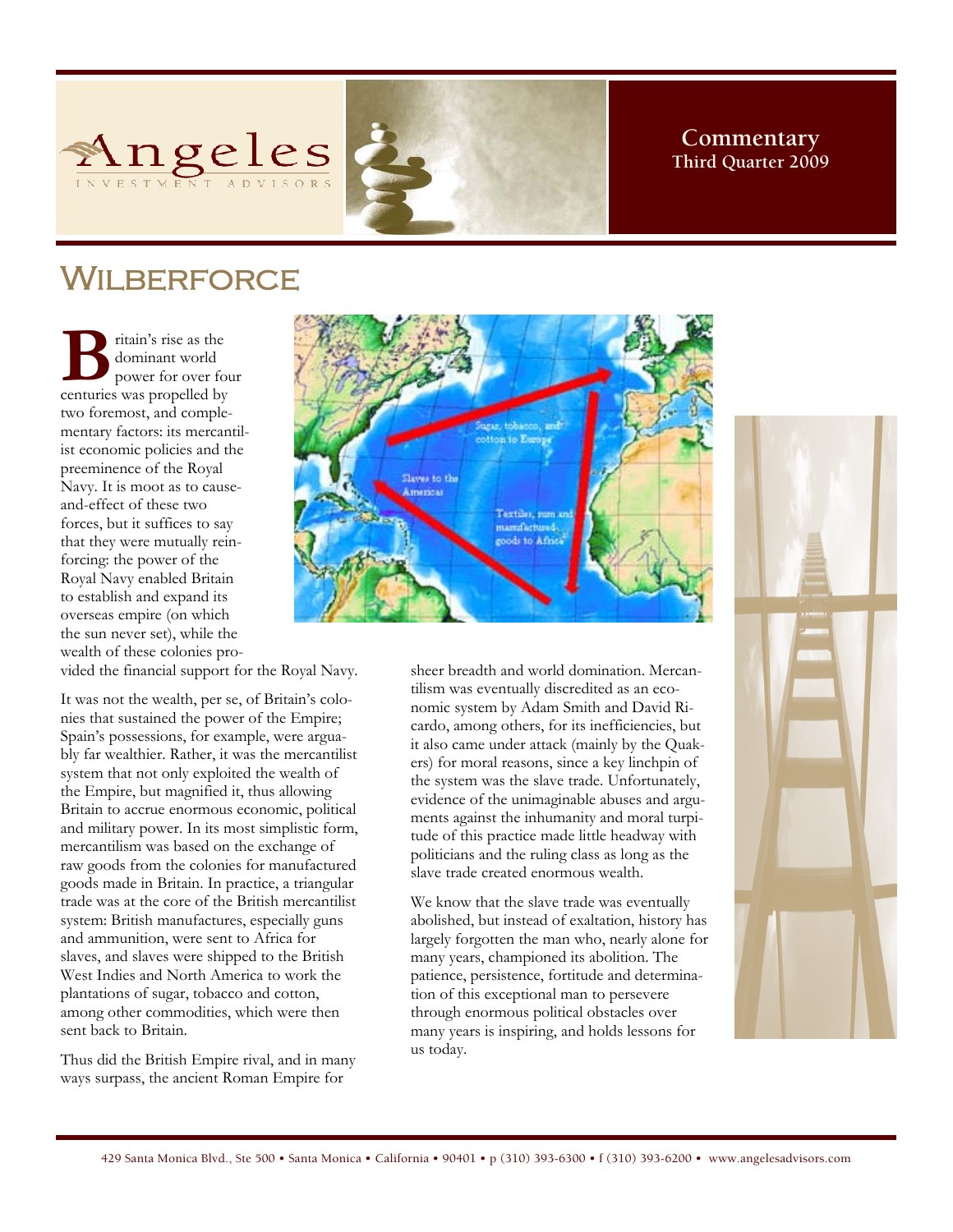**A** *p*petite for risk was unslaked last for risk was quarter. Equities advanced in nearly every market, paced by Lithuania's 82% gain. Surprising laggards were oil-rich Nigeria and Bahrain, off more than 10%

Angeles



*"Within the equity markets, risk has been amply rewarded."*

in the quarter and each down more than 20% for the year. In the first three quarters of 2009, Indonesia and Brazil have both doubled in value, but no market can touch Sri Lanka, up 152% in the first nine months of the year.

Within the equity markets, risk has been amply rewarded. Companies that are most stressed, those with the lowest absolute share prices, have led this rally, more than doubling in Europe and nearly tripling in the US (see Chart 2).

Risk was in the fore in other markets as well. Indeed, equities are plodding in comparison to the credit markets. High yield (née junk) bonds added 14% in the quarter, but the real juice was among securities in or near default; they surged 35%. Noninvestment grade debt is having its best year in history, up 49% in 2009, but that masks the 105% gain in the lowest of the lowest credits. These phenomenal results must be seen in the context of the catastrophe of 2008. Spreads widened to apocalyptic levels, only to recover with remarkable speed (see Chart 3). It's as if the markets are determined to erase the memories of 2008 as an aberration; a nightmare to be sure, but





*Sources Moody's, Yield Book, Courtesy: Morgan Stanley* 

transitory and blurry in the new light of day. The fact that 70% of outstanding high yield debt matures in the next five years is clearly a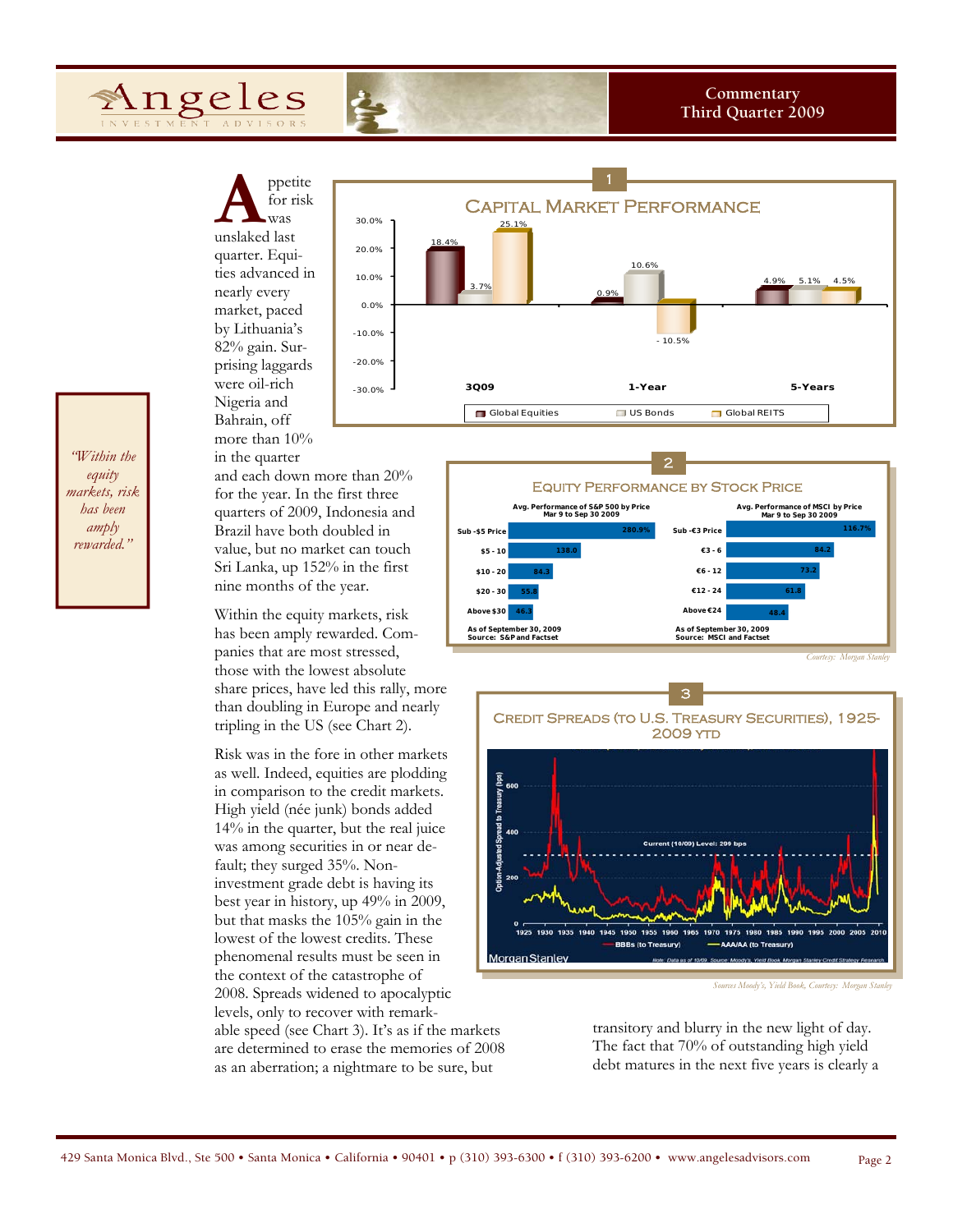

problem for another day (see Chart 4).

Angeles

There are (thankfully) few historical examples of significant market declines amidst a troubling economic backdrop. But in the few we can find (1938 and 1974; see Chart 5), +50% rallies off the lows, as we've experienced this year, are expected. Subsequent performance, however, was less than stellar, for many years, and we may be advised to check our expectations.



voidance of the apocalypse<br>spurred this rally, but there<br>been positive economic dat. spurred this rally, but there have been positive economic data to



sustain it. Manufacturing is expanding, as signaled by the ISM diffusion index moving decidedly above 50 (the fulcrum between expansion and contraction – see Chart 6). Global semiconductor sales surged 8.2% in September, the seventh straight monthly gain, and the largest in over 23 years.

Productivity surged last quarter at a 9.5% annualized rate, helping sustain corporate profits, which have risen each quarter this year. Corporations have benefitted from falling wages and lower capital spending, and cash is building up as balance sheets strengthen.

Rising productivity is also favorable for inflation prospects, consistent with previous recovery periods (see Chart 7, pg. 4). Inflation typically falls, and productivity rises, as the economy rebounds as increased output is produced without requiring additional resources of capital or labor. Indeed, the economy is operating

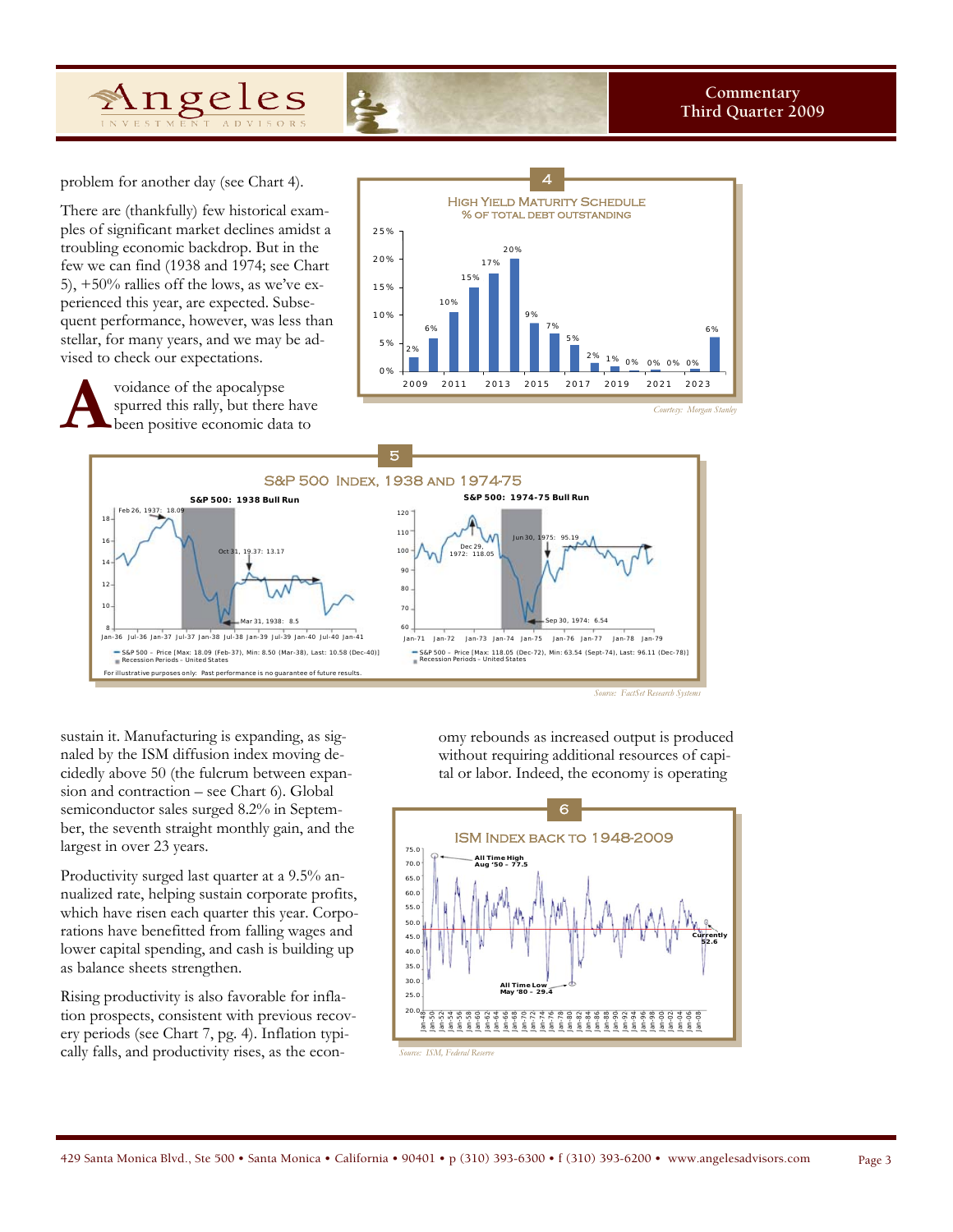



ber of years before we see more normal levels of employment and production. By some measures, spare productive capacity is the highest since the 1930s, at extreme levels in many industries (see Table 1).

All this spare capacity may alleviate near-term inflationary concerns, but it is a symptom of deeper economic stress, exemplified in the employment data (see Chart 8). The official unemployment rate spiked above 10% last month, for the first time since 1983, and in some ways, the picture is even worse. Hours worked are near record lows and the median duration of unemployment is at a record high (see Chart 9). Payrolls have declined more than 5%, the largest drop since records began in 1948. The broadest measure of un- and underemployment, counting people who have given up looking for jobs as well as those working part-time who would like to have full-time employment, is now at a record high 17.5% of the labor force. Employment follows economic recovery, but still, there are elements of the data that appear more structural than cyclical in nature. If so, expect elevated levels of unemployment for years to come.

Among the most stable and broadest measures of economic health is found in power usage. Power demand rarely contracts, even in recessions, yet 2009 will likely see the largest drop in

| 7                                                                                  |                                                                                                                                                           | <b>TABLE 1</b>                    |                                  |                                      |                                                |
|------------------------------------------------------------------------------------|-----------------------------------------------------------------------------------------------------------------------------------------------------------|-----------------------------------|----------------------------------|--------------------------------------|------------------------------------------------|
| YEAR-ON-YEAR US CORE<br><b>IGHT BUSINESS CYCLES</b><br>$+1$                        | <b>UTILIZATION RATES, SELECTED DATA</b>                                                                                                                   |                                   |                                  |                                      |                                                |
|                                                                                    | Sector of economy                                                                                                                                         | Current<br>level<br>(%)           | Long-<br>term avg.<br>(%)        | Data<br>since                        | <b>Excess</b><br>capacity (std.<br>deviations) |
|                                                                                    | Goods sector<br>Manufacturing capacity utilization<br>ISM manufacturing operating rate<br>Mining capacity utilization                                     | 66.6<br>670<br>82.2               | 80.9<br>826<br>87.3              | 1948<br>1985<br>1967                 | 2.9<br>3.7<br>1.3                              |
| Mean<br>35<br>$-2.4%$                                                              | Service sector<br>ISM non-mfg operating rate<br>Hotel occupancy rate*<br>Idle large commercial aircraft<br>Utilities capacity utilization                 | 80 1<br>564<br>8.4<br>787         | 861<br>62.5<br>5.4<br>877        | 1998<br>1987<br>1975<br>1967         | 3 <sub>1</sub><br>27<br>1.4<br>19              |
| $^{+1}$<br>48<br>42<br>18<br>24<br>30<br>36<br>3, 3/1961, 12/1970, 4/1975, 8/1980, | Housing/real estate sector<br>Rental vacancy rate<br>Owner-occupied vacancy rate<br>Office vacancy rate<br>Industrial vacancy rate<br>Retail vacancy rate | 10.6<br>25<br>16.5<br>12.4<br>176 | 7.2<br>1.5<br>15.1<br>7.8<br>139 | 1956<br>1956<br>1986<br>1981<br>1982 | 2.3<br>2.5<br>0.4<br>2.1<br>14                 |
| abor Statistics, Goldman Sachs Research and MSIM                                   | I abor market<br>Unemployment rate<br>Underemployment rate**                                                                                              | 9.7<br>16.8                       | 5.6<br>93                        | 1948<br>1994                         | 2.7<br>4.1                                     |

\* Seasonally adjusted by GS using Census X-12 procedure.<br>\*\* Labor Department's "U-6" unemployment rate.<br>Source: Dept. of Labor. Dept. of the Census. Federal Reserve. Institute for Supply Mgmt.<br>CB Richard Ellis. OAG Aviatio

*Source: Goldman Sachs* 



*Sources: BEA and FRB* 



*Source: U.S. Department of Labor: Bureau of Labor Statistics* 

well-below capacity, and it will likely be a num-*Source: NBER< Bureau of Labor Statistics, Goldman Sachs Research and MSIM* 

*"Among the most stable and broadest measures of economic health is found in power usage."*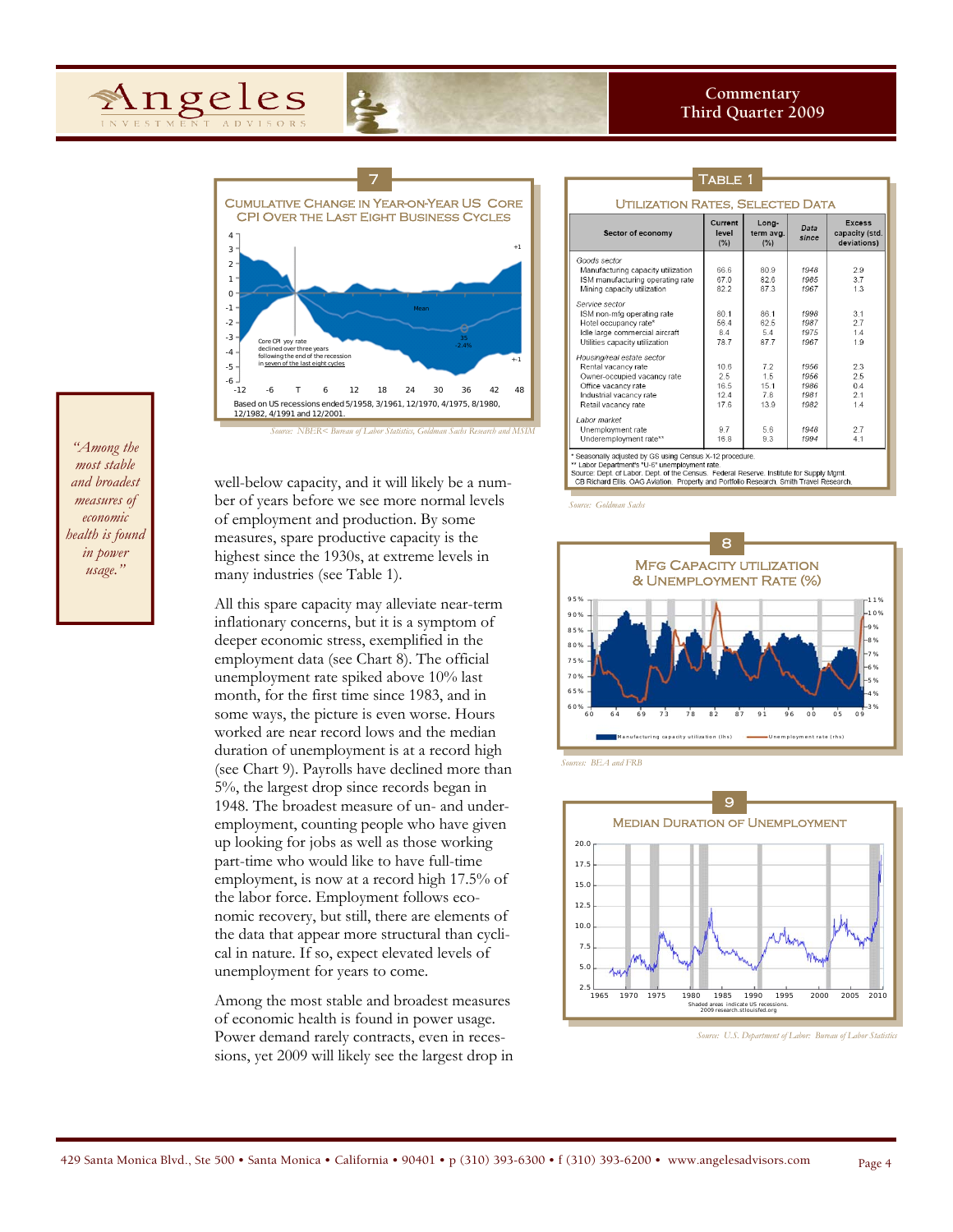



demand in at least 60 years (see Chart 10).

**W** ealth was destroyed on a massive scale in the financial meltdown, and while some of it has been recovered, it will likely be years before former levels scale in the financial meltdown, and while some of it has been recovare attained. In 2008, every equity market in the world declined, as global equities lost nearly half their total value. Residential real estate values fell more than \$5 trillion, and through mid-2009, nearly \$30 trillion of household and investor wealth was erased. Some of that has been recovered with the rebound in equity markets, but the damage has been severe.

One of the drivers of global growth has been cross-border capital flows, which have exploded over the past two decades. These flows rose from \$1 trillion in 1990 to more than \$10 trillion in 2007, only to collapse last year (see Chart 11), and an important source of economic growth has yet to revive.

In addition to this loss of wealth, the financial crisis halted the three-decade expansion of global capital markets. For the first eight decades of the 20<sup>th</sup> century, financial assets grew in-line with GDP, with the exceptions of wars, when government debt surged. But from 1980-2007, world financial assets

*Source: Company data, Credit Suisse estimates, Bloomberg, Courtesy: Credit Suisse* 

(equities, debt and bank deposits) grew four times as fast as the global economy. Liberalization and globalization of finance, and technological innovations such as derivatives and securitization, propelled this explosive growth in capital markets.

There are reasons to believe that the days of rapid growth of financial assets are over, at least in the developed world. Partly, this is political, as a tighter regulatory regime will im-

The Fall in Global Capital Flows in 2008 was driven by a decrease in bank lending 1990 1995 2000 2001 2002 2003 2004 2005 2006 2007 2008 % of global GDP 4.7 5.4 13.5 9.4 7.8 9.9 13.3 15.9 17.3 20.7 3.1 n<br>**influous represent in** local banks. Note: Figures may not sum due to rounding. -82% 1.9 1.8 1.6 -0.2 -1.3 10.5  $2.1$ 0.8 2.6 4.9 8.3 1.5 2.7 3.1 7.6 1.2 2.4 2.8 5.4 0.6 0.8 2.0 2.1 3.7 0.5 0.7 1.4 1.2 3.0  $0.2$ 0.9 1.0 0.9 3.8 1.0 0.7 1.0 1.0 5.3 1.9 0.9 1.0 1.5 1.5 1.0 0.5 0.3 0.6 1.0 0.3 0.5 0.2 Total cross-border capital inflows1 \$ Trillion, using 2008 exchange rates for all years. FDI Equity securities Debt securities Lending and deposits 11

**Sources: McKinsey Global Institute Cross-Border Capital Flows Datab** 

*"One of the drivers of global growth has been crossborder capital flows, which has exploded over the past two decades."*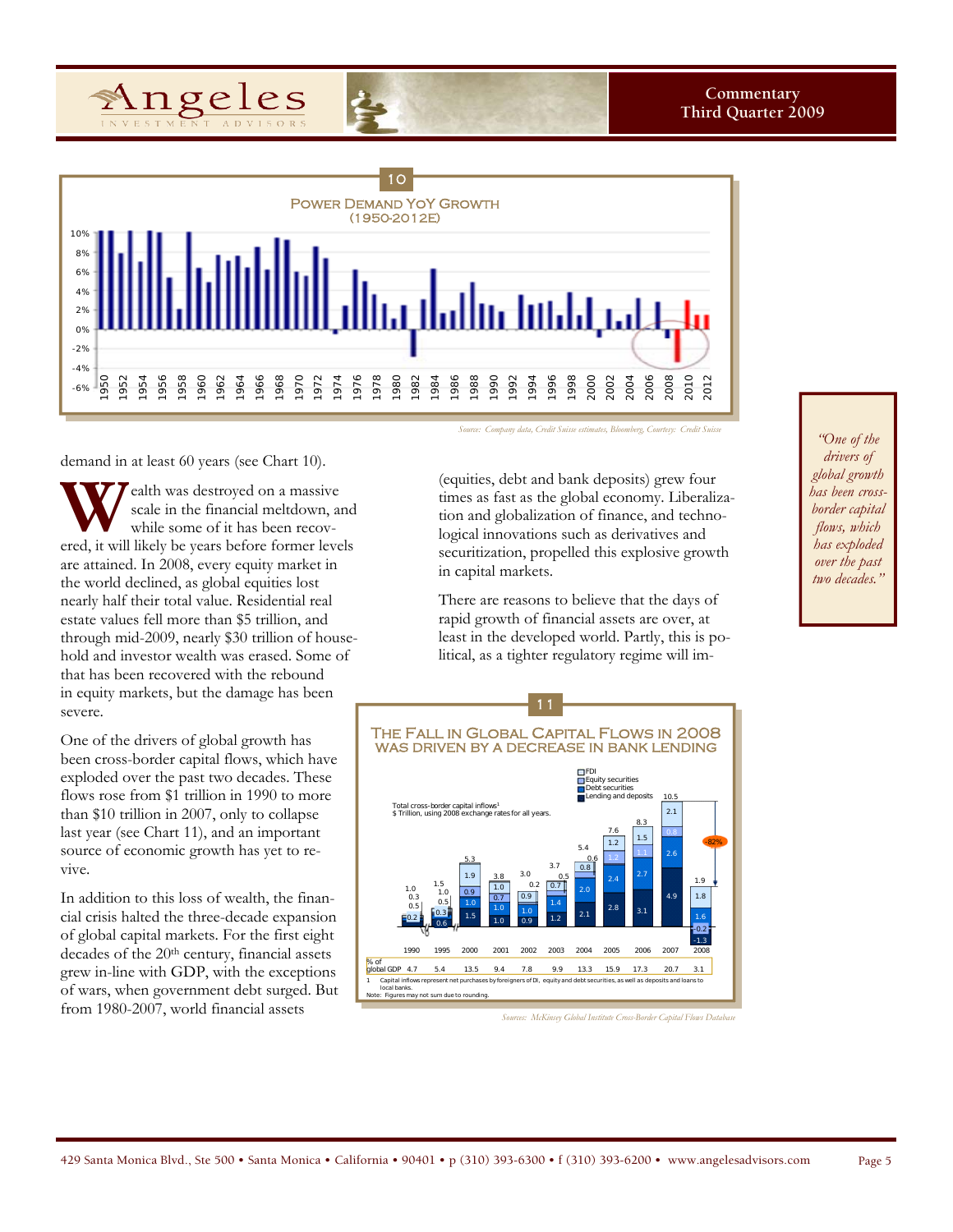Angeles

pose limits on capital expansion. Mostly, it is the crushing burden of debt that will hinder growth.

Total US debt, as a percentage of US GDP, is now at a record high (see Chart 12). This is not a short-term phenomenon, a temporary spike due to one-off factors. Our debt ratio has been accelerating for 30 years. A positive aspect of leverage is that it magnifies growth; in other words, our growth rate has been higher than it otherwise would have been without the level of debt employed. Unfortunately, we've become very dependent (addicted?) on leverage, as we require an ever-increasing amount of debt to generate a unit of GDP. We are twice as dependent on debt for our growth as we were 30 years ago (see Chart 13).

Central banks responded to the financial crises with an unprecedented range of actions that averted a self-reinforcing spiral of deleveraging. Politicians then contributed massive fiscal spending programs of debatable value that ballooned fiscal deficits. US government debt is expected to expand from 63% of GDP in 2007 to 100% of GDP by the end of next year. Debt ratios are actually higher in Europe, and much higher in Japan, where a decade of fiscal stimulus programs has government debt already at 188% of GDP, going to 226% of GDP by next year. Government debt in the G-20 countries is projected to be 118% of GDP by 2014. Private sector debt has been swapped for public sector liabilities (see Chart 14), resulting in fiscal deficits of once-unthinkable magnitude for as far we can see.

The necessary deleveraging process was arrested in the midst of the crisis, but the day of reckoning can only be postponed, not eliminated. It seems axiomatic that debt needs to contract to a level that can be supported by income, a process that will be long and painful. The IMF estimates that banks globally have written off \$1.3 trillion of assets, but will eventually have to realize total losses of \$2.8 tril-



*Note: 2009 YTD data as of CQ2; GSE ( Government Sponsored Enterprises) debt includes various agency –backed mortgages; Source: Federal Reserve, Ben Wattenberg, The Statistical History of the United States, From Colonial Time to the Present* Neil McLeish, Serena Tang, Morgan Stanley Research



*Sources: Morgan Stanley Research, BEA, Federal Reserve and "The Statistical History of the United States" by Ben Wattenberg* 



*Courtesy: Morgan Stanle*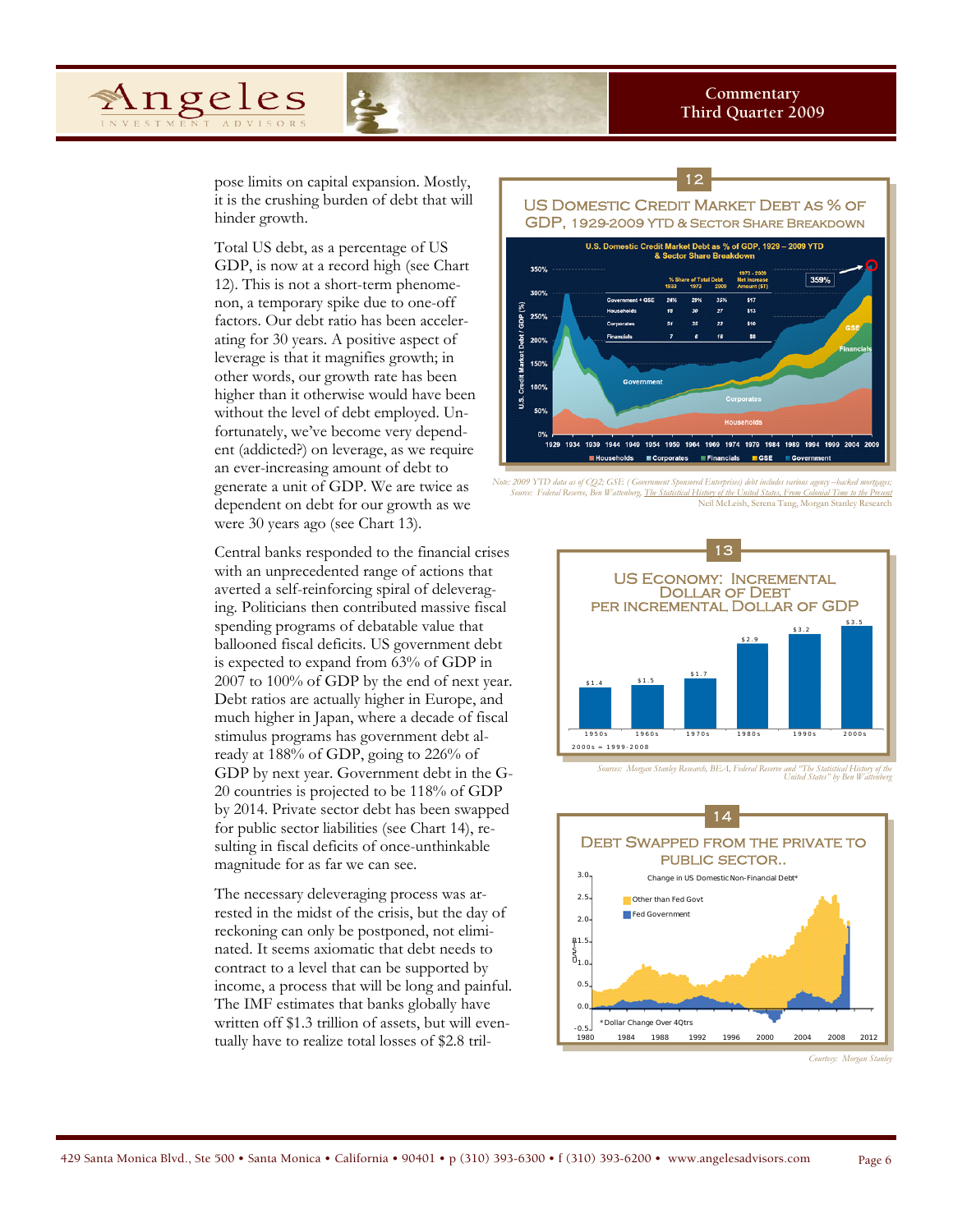

lion.

The fear in the developed world is the structural nature of these challenges: not just high unemployment, but longer unemployment; not just excess industrial capacity, but a permanent loss of production capacity; not a transitory spike in fiscal deficits, but a multigenerational debt burden.

ifferentiation is not a feature of crises: a receding tide sinks all ships. Despite very different economic conditions and policies, all countries saw a sharp decline in output through 2008 to the beginning of this year, when paths then diverged. While the developed world hopes for signs of stabilization, emerging countries have rebounded sharply (see Chart 15). Fiscal surpluses, large international reserves and progrowth policies apparently do matter.

US investors may have missed how much opportunity cost there has been in holding a preponderance of assets denominated in dollars. The growing current account deficit, requiring the US to attract an increasing amount of the world's savings, was funded by a combination of lower equity prices, higher interest rates and a weaker currency. For a decade now, US equity returns have fallen by 50% relative to non-US equities, in global currency terms, underperforming the average equity market by 10%

elative return of U.S. stocks in global currency terms (In)

Jan-73 Jan-78 Jan-83 Jan-88 Jan-93 Jan-98 Jan-03 Jan-08

Trading n

-58%



*per annum* since 2002 (see Chart 16).

The "home bias," in which investors own a disproportionate amount of assets based in their home country, is prevalent for most investors, but there's an argument that investors' weight in emerging markets is far less than may be appropriate. Emerging markets represent 12% of the world equity capitalization index, but half of the world economic output, in currency-adjusted terms (see Chart 17, pg. 8). Perhaps the "natural" order of the world is where China and India alone account for half the global output (see Chart 18, pg. 8).

Hull, county Yorkshire, in 1759, the only son of a wealthy merchant

**W** Hull, county Yorkshire, in 1759<br>only son of a wealthy merchant Relative Return of US and non-US Equities, 1973-2009 Equity Returns by Country Relative to Global Equities, 2002-2009 16 Post 2002 derperformanc 20% 15% 16%



*Courtesy: Bridgewater Associates* 

2.2  $2.0$ 1.8 1.6 1.4 1.2 1.0 0.8 0.6

1 The name is likely derived from "wild boar forest."

*"Perhaps the "natural" order of the world is where China and India alone account for half the global output."* 

429 Santa Monica Blvd., Ste 500 • Santa Monica • California • 90401 • p (310) 393-6300 • f (310) 393-6200 • www.angelesadvisors.com Page 7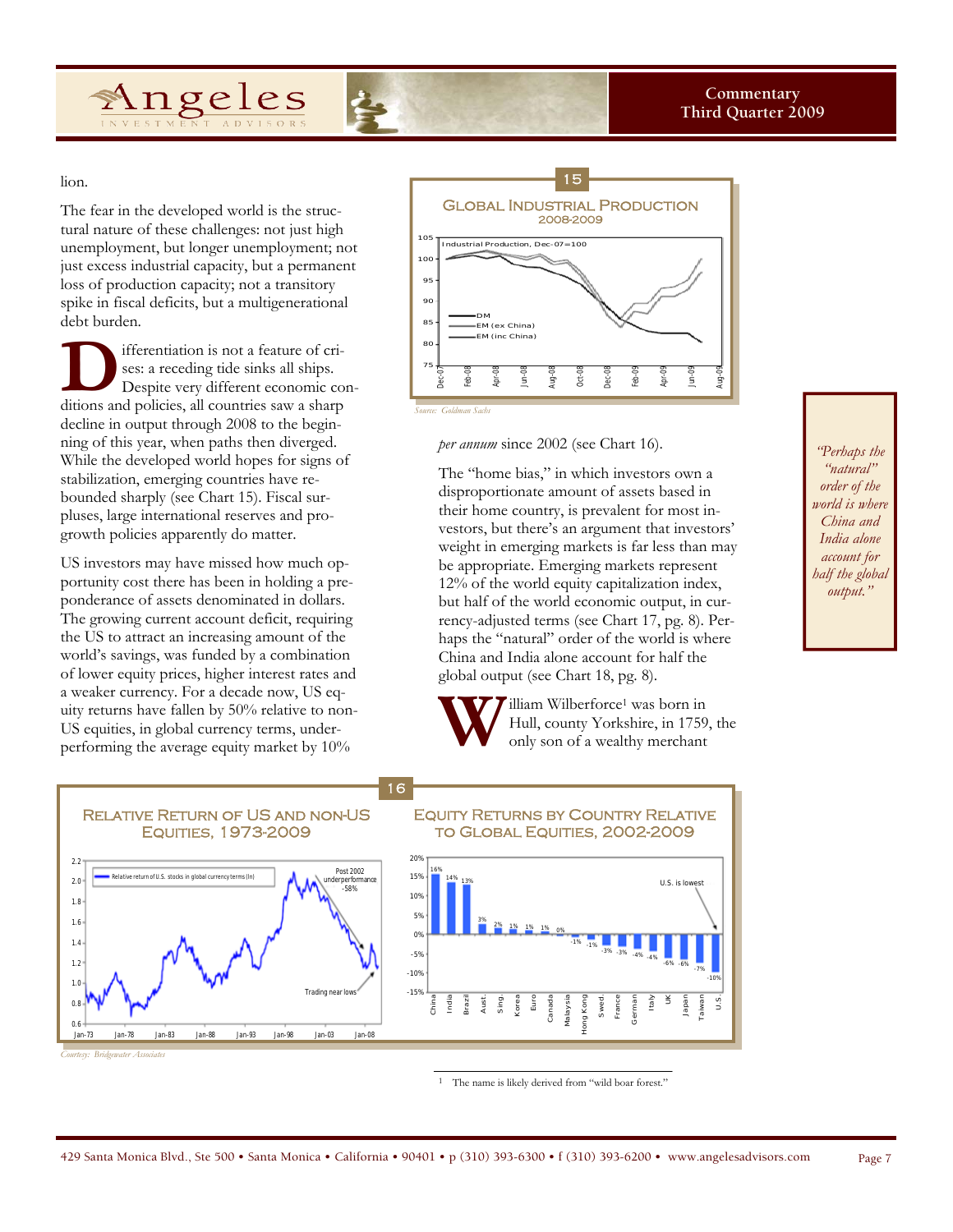





family. He entered Cambridge in 1776, where he met and befriended William Pitt, son of a former prime minister, and future prime minister himself. They would be lifelong friends and political allies. While still a student, Wilberforce was elected a member of parliament for Hull. By all accounts, he enjoyed the active social life of a young and wealthy up-andcoming politician.

As a boy, following the death of his father, he had been sent to live with relatives near London, relatives who were followers of the renowned evangelical Methodist minister, George Whitefield. His mother put an end to such shocking nonconformity by bringing him home, but the evangelical seed was planted, although it would lay dormant for many years. His religious conversion began on a trip to Europe in 1784, and he returned with an unshakeable religious conviction, harsh in selfcriticism of his moral failings.

Under an oak tree at Pitt's home2, Wilberforce first publicly expressed his misgivings about the slave trade to his friends Pitt and William Grenville, the current and future prime ministers. Pitt encouraged him to raise the issue in Parliament, but it took Wilberforce two years to muster the courage. In May 1789, Wilberforce rose to denounce the slave trade, presenting evidence of abuses and inhumane conditions. Opponents pressed to hear evidence

directly, and a vote was postponed. Again in 1790, Wilberforce raised the issue, and again Parliament delayed. The following year, Wilberforce introduced a bill to abolish the trade, but a conservative backlash following the terror of the French Revolution caused it to be easily defeated.

In each subsequent year, Wilberforce rose to denounce the slave trade and move its abolition, only to be voted down each time. In 1804, his bill passed the House of Commons, but too late in the session to be considered by the House of Lords. In 1805, it failed in the Commons. By 1807, Lord Grenville was prime minister, Pitt having died the year before at age

<sup>2</sup> The tree still stands at Pitt's estate in Kent, and is known today as the "Wilberforce Oaks